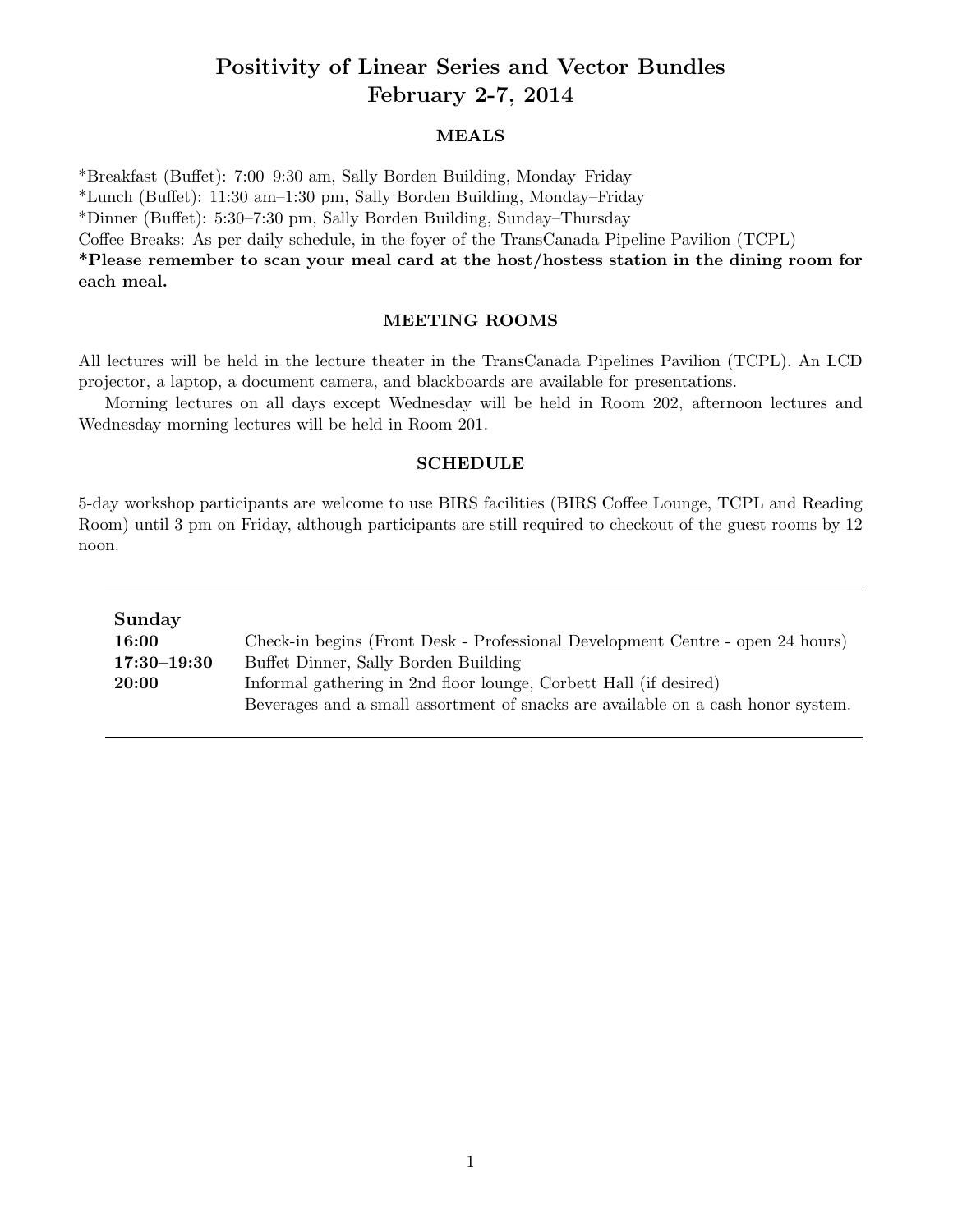| Monday<br>$7:00 - 8:45$<br>$8:45 - 9:00$                                               | <b>Breakfast</b><br>Introduction and Welcome by BIRS Station Manager, TCPL                                                                                                                                                                                             |
|----------------------------------------------------------------------------------------|------------------------------------------------------------------------------------------------------------------------------------------------------------------------------------------------------------------------------------------------------------------------|
| $9:00 - 9:30$<br>$9:30 - 9:45$<br>$9:45 - 10:15$<br>$10:15 - 10:45$<br>$10:45 - 11:15$ | Greg Smith, Toric vector bundles, Room 202<br><b>Break</b><br>Kelly Jabbusch, <i>Parliaments of polytopes</i> , Room 202<br>Coffee Break<br>Sandra Di Rocco, Positivity of toric vector bundles, Room 202                                                              |
| $11:30-13:00$<br>$13:00 - 14:00$<br>14:00                                              | Lunch<br>Guided Tour of The Banff Centre; meet in the 2nd floor lounge, Corbett Hall<br>Group Photo; meet in foyer of TCPL (photograph will be taken outdoors).                                                                                                        |
| $14:15 - 14:45$<br>$14:45 - 15:15$<br>$15:15 - 15:45$                                  | <b>Mihnea Popa</b> , On higher direct images of pluricanonical bundles, Room 201<br>Coffee Break<br>Jack Huizenga, Higher rank interpolation problems and the birational geometry of<br>moduli spaces of sheaves, Room 201                                             |
| $15:45 - 16:00$<br>$16:00 - 16:30$<br>$16:30 - 16:45$<br>$16:45 - 17:15$               | <b>Break</b><br><b>Yusuf Mustopa</b> , Ulrich Sheaves and Higher-Rank Brill-Noether Theory, Room 201<br><b>Break</b><br>Arend Bayer, Nef divisors via Bridgeland stability conditions, Room 201                                                                        |
| $17:30 - 19:30$                                                                        | Dinner                                                                                                                                                                                                                                                                 |
|                                                                                        |                                                                                                                                                                                                                                                                        |
| Tuesday<br>$7:00 - 9:00$                                                               | <b>Breakfast</b>                                                                                                                                                                                                                                                       |
| $9:00 - 9:30$<br>$9:30 - 9:45$<br>$9:45 - 10:15$<br>$10:15 - 10:45$<br>$10:45 - 11:15$ | Stefano Urbinati, <i>Positivity for Weil divisors (part 1)</i> , Room 202<br><b>Break</b><br>Alberto Chieccio, Positivity for Weil divisors (part 2), Room 202<br>Coffee Break<br><b>Ernesto Mistretta</b> , <i>Asymptotic Base Loci for Vector Bundles</i> , Room 202 |
| $11:30-13:30$                                                                          | Lunch                                                                                                                                                                                                                                                                  |
| $13:30 - 14:30$                                                                        | Klaus Altmann, Okounkov bodies and versal deformations of toric singularities,<br>Room 201, [Joint session with parallel program]                                                                                                                                      |
| $14:30 - 14:45$<br>$14:45 - 15:15$                                                     | Coffee Break<br>Giuseppe Pareschi, Gaussian maps, generic vanishing, and Fourier-Mukai transforms,<br>Room 201                                                                                                                                                         |
| $15:15 - 15:30$<br>$15:30 - 16:00$                                                     | Coffee Break<br><b>Karol Palka,</b> On the log minimal model program for surfaces with fractional boundary<br>and its applications, Room 201                                                                                                                           |
| $16:00 - 16:15$<br>$16:15 - 16:45$                                                     | <b>Break</b><br>Sándor Kovács, Singularities of low degree complete intersections, Room 201                                                                                                                                                                            |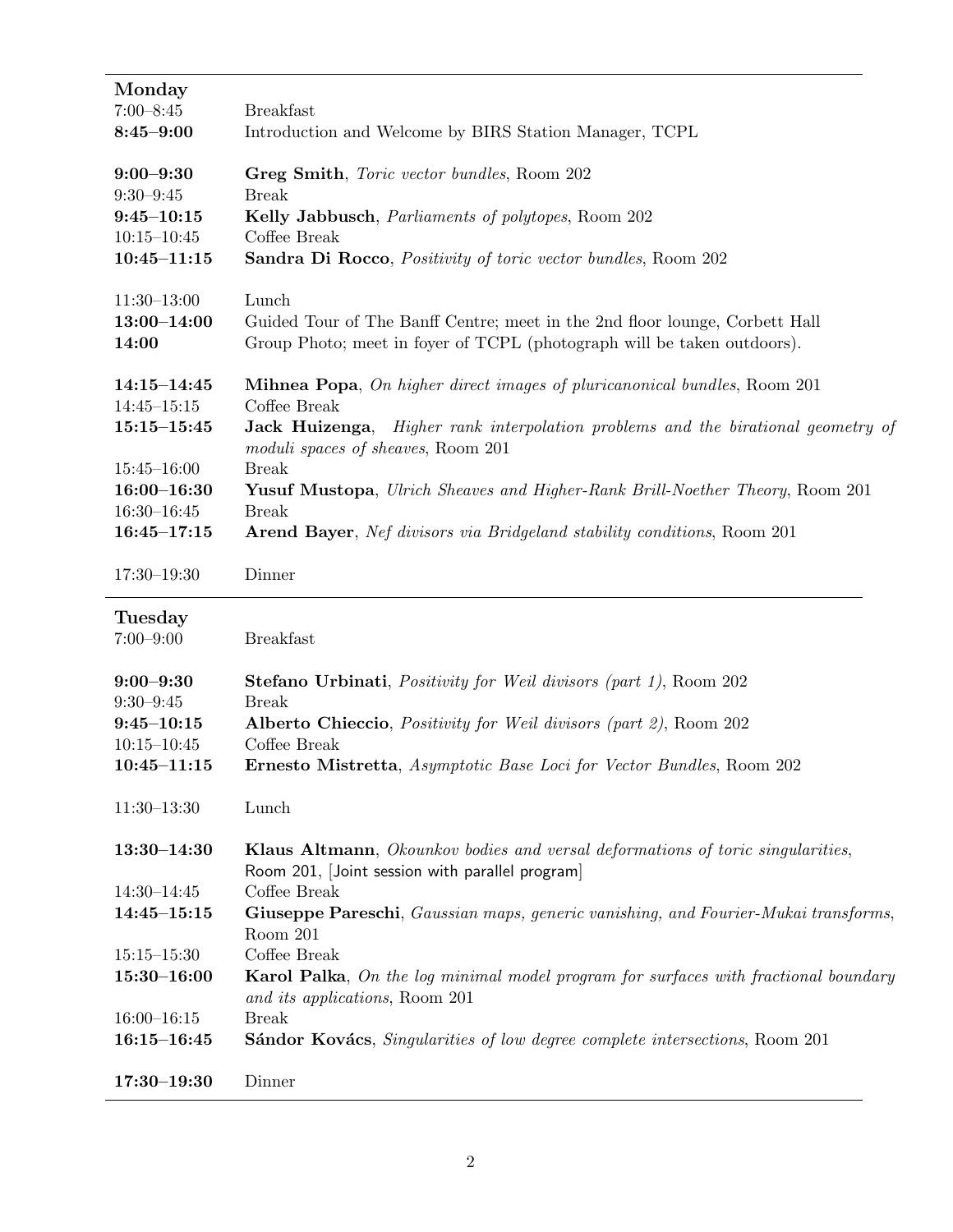| Wednesday<br>$7:00 - 9:00$                                                             | <b>Breakfast</b>                                                                                                                                                                                                                                                                             |
|----------------------------------------------------------------------------------------|----------------------------------------------------------------------------------------------------------------------------------------------------------------------------------------------------------------------------------------------------------------------------------------------|
|                                                                                        | Joint session with parallel program                                                                                                                                                                                                                                                          |
| $9:00 - 9:30$<br>$9:30 - 9:45$<br>$9:45 - 10:15$<br>$10:15 - 10:45$<br>$10:45 - 11:15$ | Alex Küronya, Local positivity in convex geometric terms, Room 201<br><b>Break</b><br><b>Xin Zhou</b> , Asymptotic Schur decomposition of Veronese syzygy functors, Room 201<br>Coffee Break<br><b>Tomasz Szemberg</b> , Minkowski decomposition of Okounkov bodies on surfaces, Room<br>201 |
| $11:30-13:30$                                                                          | Lunch<br>Free Afternoon                                                                                                                                                                                                                                                                      |
| $17:30 - 19:30$                                                                        | Dinner                                                                                                                                                                                                                                                                                       |
| Thursday<br>$7:00 - 9:00$                                                              | <b>Breakfast</b>                                                                                                                                                                                                                                                                             |
| $9:00 - 9:30$                                                                          | <b>David Schmitz</b> , Minkowski decomposition of Newton-Okounkov bodies for toric vari-<br>eties, Room 202                                                                                                                                                                                  |
| $9:30 - 9:45$                                                                          | <b>Break</b>                                                                                                                                                                                                                                                                                 |
| $9:45 - 10:15$                                                                         | Chih-Chi Chou, TBA, Room 202                                                                                                                                                                                                                                                                 |
| $10:15 - 10:45$                                                                        | Coffee Break                                                                                                                                                                                                                                                                                 |
| $10:30 - 11:30$                                                                        | Michel Brion, On linearization of line bundles,<br>Room 201 [Joint session with parallel program]                                                                                                                                                                                            |
| $11:30-13:30$                                                                          | Lunch                                                                                                                                                                                                                                                                                        |
| $13:30 - 14:00$                                                                        | <b>Daniel Greb</b> , Construction and Variation of moduli spaces of vector bundles on higher-<br>dimensional base manifolds, Room 201                                                                                                                                                        |
| $14:00 - 14:15$                                                                        | <b>Break</b>                                                                                                                                                                                                                                                                                 |
| $14:15 - 14:45$                                                                        | <b>Brian Harbourne</b> , Ascenzi's Fundamental Bundle Splitting Result and Related Open<br>Problems and Conjectures, Room 201                                                                                                                                                                |
| $14:45 - 15:15$                                                                        | Coffee Break                                                                                                                                                                                                                                                                                 |
| $15:15 - 15:45$                                                                        | <b>Joaquim Roé</b> , Very general monomial valuations of $\mathbb{P}^2$ and a Nagata type conjecture,<br>Room 201                                                                                                                                                                            |
| $15:45 - 16:00$                                                                        | <b>Break</b>                                                                                                                                                                                                                                                                                 |
| $16:00 - 16:30$                                                                        | Aaron Bertram, $\chi = 0$ moduli, Room 201                                                                                                                                                                                                                                                   |
| $17:30 - 19:30$                                                                        | Dinner                                                                                                                                                                                                                                                                                       |
| Friday                                                                                 |                                                                                                                                                                                                                                                                                              |
| $7:00 - 9:00$                                                                          | <b>Breakfast</b>                                                                                                                                                                                                                                                                             |
| $9:00 - 10:00$                                                                         | Discussion                                                                                                                                                                                                                                                                                   |
| $10:00 - 10:30$                                                                        | Coffee Break                                                                                                                                                                                                                                                                                 |
| $10:30 - 11:30$                                                                        | Discussion                                                                                                                                                                                                                                                                                   |
| $11:30-13:30$                                                                          | Lunch                                                                                                                                                                                                                                                                                        |
| $12:00$ noon                                                                           | Checkout by 12 noon                                                                                                                                                                                                                                                                          |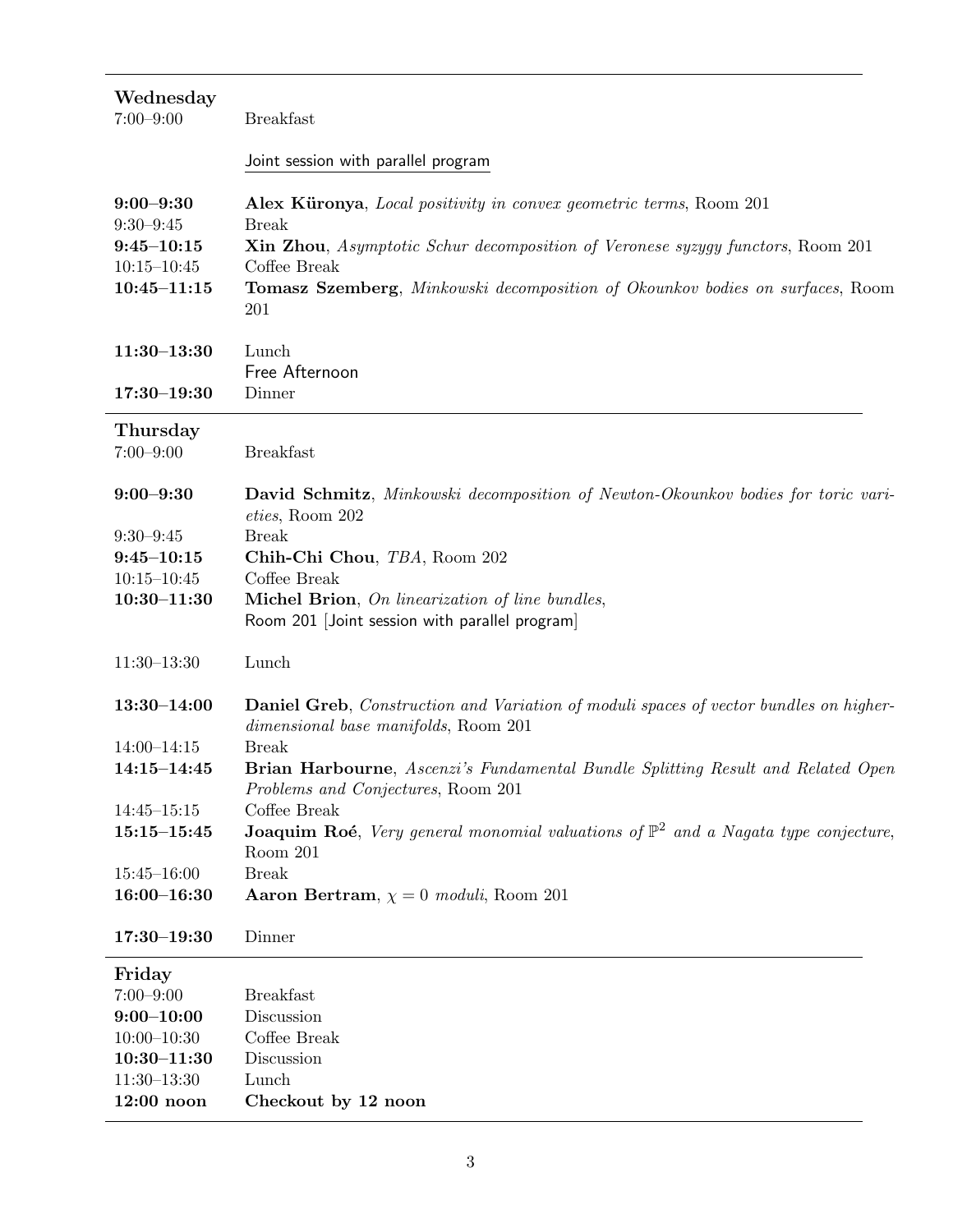# Name of 2013 5-day Workshop Date of 2013 5-day Workshop

# ABSTRACTS (in alphabetic order by speaker surname)

### Speaker: Bayer, Arend (University of Edinburgh)

Title: *Nef divisors via Bridgeland stability conditions*

Abstract: I will explain a construction of a canonically defined nef divisor on any moduli space of Bridgeland-stable objects (based on joint work with Emanuele Macri). It has been used to study birational geometry of moduli space of sheaves on K3 surfaces in our own work, and by others for *P*<sup>2</sup> and rational surfaces.

Speaker: Bertram, Aaron (University of Utah) Title:  $\chi = 0$  *moduli* Abstract:

Speaker: Chiecchio, Alberto (University of Washington)

Title: *Positivity for Weil divisors (part 2)*

Abstract: With the notion of positivity defined in Part 1, we prove vanishing and non-vanishing theorems for cohomology, global generations statements, and a result related to log Fano.

Speaker: Chou, Chih-Chi (University of Illinois at Chicago) Title: Abstract:

Speaker: Di Rocco, Sandra (KTH Stockholm)

Title: *Positivity of toric vector bundles*

Abstract: In this talk, we will examine some more refined positivity properties of toric vector bundles such as generation of higher order jets. This will lead to some alternative characterizations of very ample toric vector bundles.

# Speaker: Greb, Daniel (Ruhr-Universitaet Bochum)

Title: *Construction and Variation of moduli spaces of vector bundles on higher-dimensional base manifolds* Abstract: While the variation of moduli spaces of H-slope/Gieseker-semistable sheaves on surfaces under change of the ample polarisation H is well-understood, research on the corresponding question in the case of higher-dimensional base manifolds revealed a number of pathologies. After presenting these, I will discuss recent joint work with Matei Toma (Nancy) and Julius Ross (Cambridge) which resolves some of these pathologies by looking at curves instead of divisors, and by embedding the moduli problem for sheaves into a moduli problem for quiver representations.

#### Speaker: Harbourne, Brian (University of Nebraska-Lincoln)

Title: *Ascenzi's Fundamental Bundle Splitting Result and Related Open Problems and Conjectures*

Abstract: Consider a closed curve  $C \subseteq \mathbf{P}^2$  of degree  $d = \deg(C)$  with a birational morphism  $\phi : \mathbf{P}^1 \to C$ such that *C* has singularities only at general points  $p_1, \ldots, p_r \in \mathbf{P}^2$ . Assume that *C* has multiplicity  $m_i$ at  $p_i$ , indexed so that  $m_1 \geq \cdots \geq m_1 \geq 0$ , and let  $d = \deg(C)$ . A fundamental result of M.G. Ascenzi determines the splitting of the rank 2 bundle  $\phi^*(\Omega_{\mathbf{P}^2}$  when  $2m_1 + 1 \geq d$ . Ascenzi's result has been rediscovered a number of times (e.g., by Fitchett, 1997, related to resolutions of ideals of fat points, and by Song, Chen and Goldman, 2007, in work related to computer aided design) and reproved in these and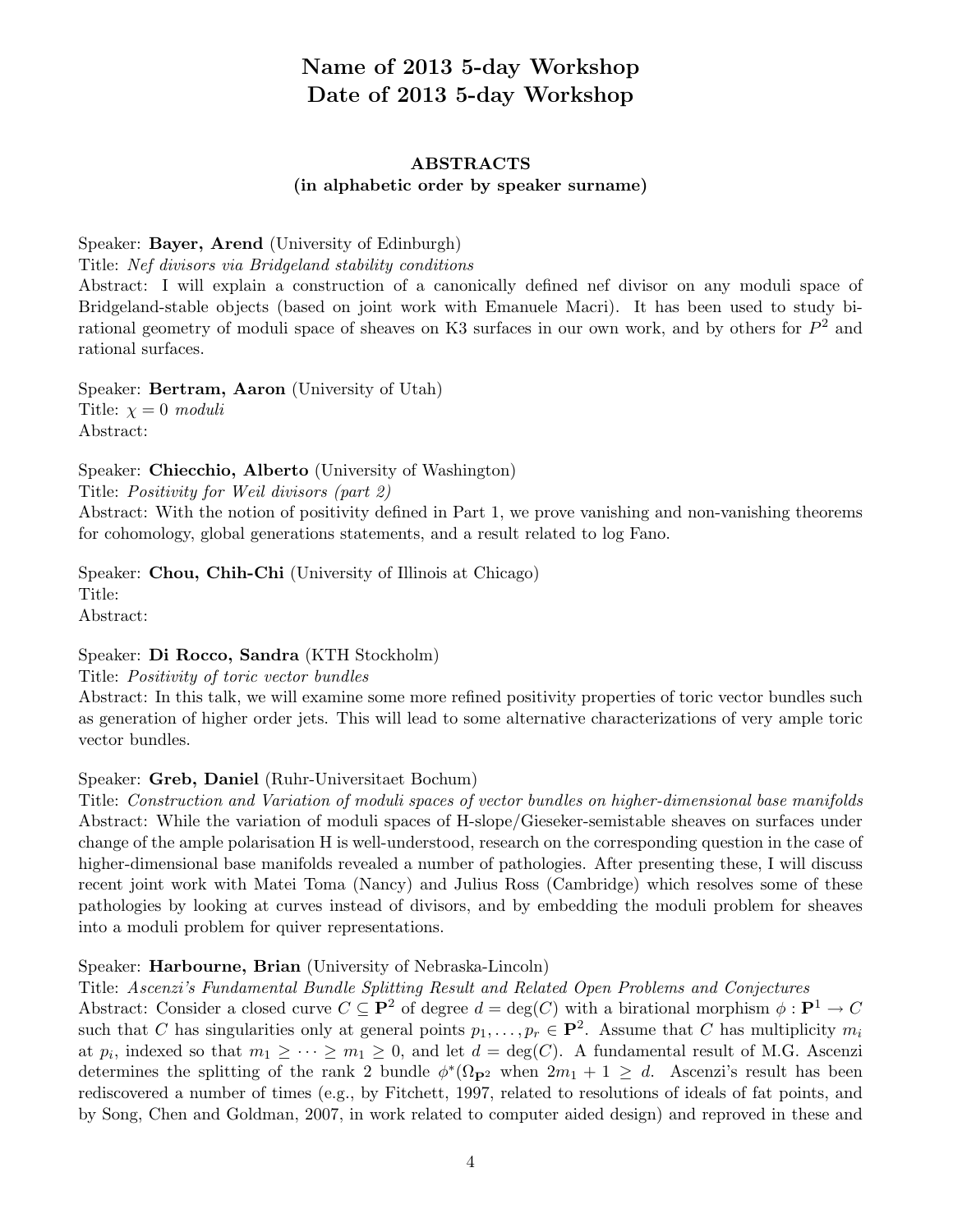other works (such as by Cox, Kustin, Polini and Ulrich, 2013), all without being aware of Ascenzi's original work in the mid-1980s.

When  $2m_1 + 1 < d$ , it is an open problem in general to determine the splitting of the bundle  $\phi^*(\Omega_{\mathbf{P}^2},$ or even to determine when the splitting is unbalanced. Work on these problems is related to other open problems of interest in algebraic geometry, and has led to additional open problems and conjectures, which I will discuss.

# Speaker: Huizenga, Jack (University of Illinois at Chicago)

Title: *Higher rank interpolation problems and the birational geometry of moduli spaces of sheaves* Abstract: Questions like the Nagata conjecture seek to determine when certain zero-dimensional schemes impose independent conditions on sections of a line bundle on a surface. Understanding analogous questions for vector bundles instead amounts to studying the birational geometry of moduli spaces of sheaves on a surface. We explain how to use higher-rank interpolation problems to compute the cone of effective divisors on any moduli space of sheaves on the plane. This is joint work with Izzet Coskun

# Speaker: Jabbusch, Kelly (University of Michigan - Dearborn)

#### Title: *Parliaments of polytopes*

Abstract: We will develop an explicit dictionary between toric vector bundles and certain collections of polytopes. Using this equivalence, we will compare and contrast various properties, such as ample, nef, and globally generated, for toric vector bundles over a smooth complete toric variety

# Speaker: Kovács, Sándor (University of Washington)

#### Title: *Singularities of low degree complete intersections*

Abstract: I will show how a simple condition for Du Bois singularities may be used to prove that low degree hypersurfaces with small singular sets must have log canonical singularities.

#### Speaker: Küronya, Alex (Budapest University of Technology and Economics)

#### Title: *Local positivity in convex geometric terms*

Abstract: The close ties between Newton-Okounkov bodies and invariants of line bundles have long been known; the purpose of this talk is to concentrate on positivity questions. Following the principle that local positivity of a line bundle should be determined by the collection of Newton-Okounkov bodies centered at given points, we describe a new ampleness criterion in terms of convex geometry. This is an account of joint work with Victor Lozovanu.

# Speaker: Mistretta, Ernesto Carlo (University of Padova)

#### Title: *Asymptotic Base Loci for Vector Bundles*

Abstract: We generalize some asymptotic base loci definitions and properties to vector bundles. In particular we define the stable, augmented, and restricted base loci, and we relate them to some positivity properties that have been defined for vector bundles such as bigness, strong bigness, Viehweg weak positivity. We construct a Itaka fibration as well, which is very much related to the Itaka fibration of the determinant of the vector bundle. A lot of this is still work in progress, joint with Bauer, Küronya, Kovacs, Szemberg, Urbinati.

#### Speaker: Mustopa, Yusuf (Northeastern University)

# Title: *Ulrich Sheaves and Higher-Rank Brill-Noether Theory*

Abstract: Ulrich sheaves, which are in a sense the "nicest" ACM sheaves, occur naturally in a wide variety of topics, ranging from Brauer groups to Boij-Soderberg theory. The question of whether a given subvariety of projective space admits an Ulrich sheaf is quite hard in general, and in the case of surfaces an affirmative answer usually solves a Brill-Noether problem for linear series on a special curve. In this talk, I will report on a result obtained jointly with Rajesh Kulkarni and Ian Shipman which shows that the existence of an Ulrich sheaf on a variety of any dimension is equivalent to the solution of a Brill-Noether problem for vector bundles on special curves.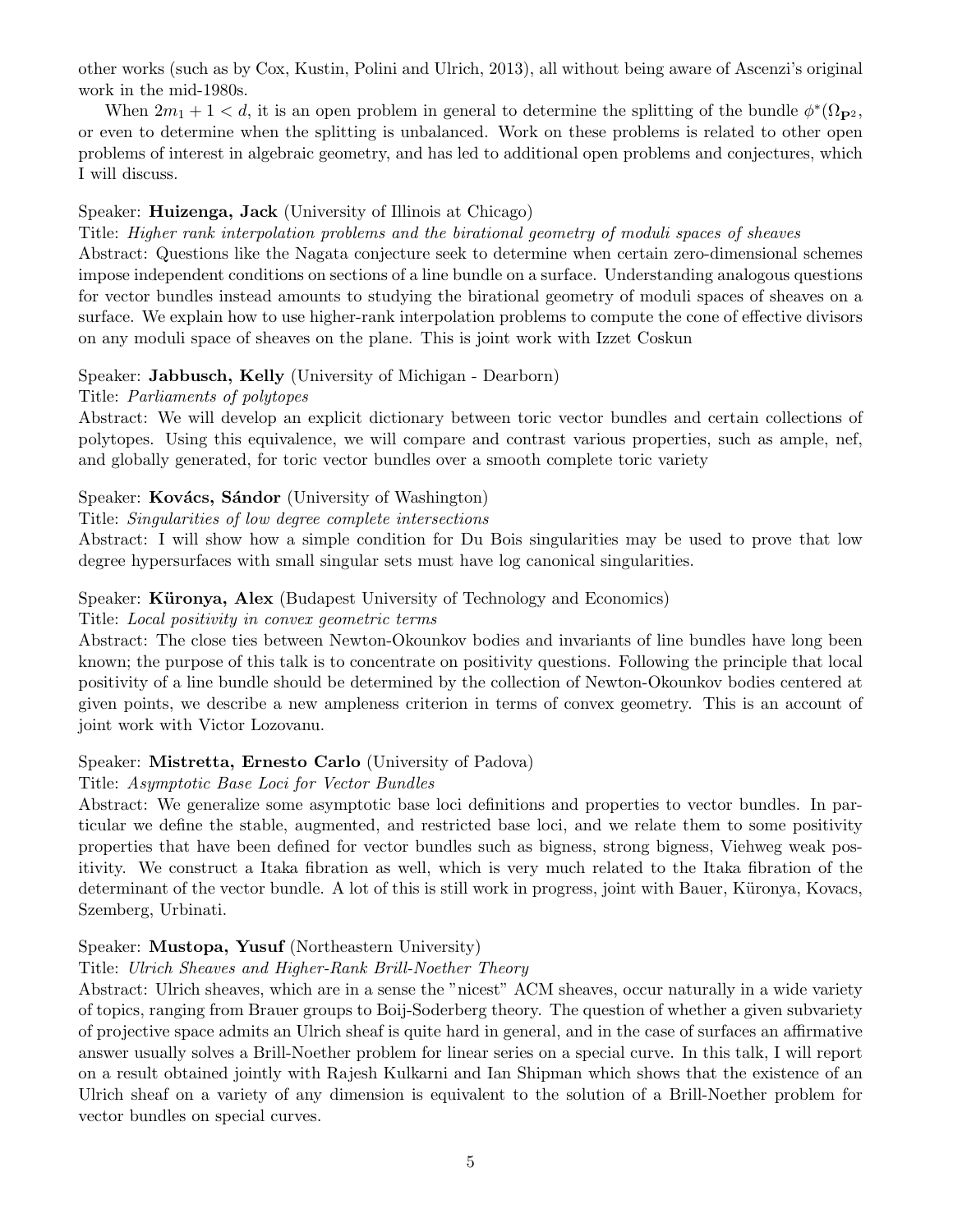# Speaker: Palka, Karol (Polish Academy of Sciences)

Title: *On the log Minimal Model Program for surfaces with fractional boundary and it applications* Abstract: If we want to study a quasiprojective surface Y, it is natural to take its completion (X,D), where X is projective,  $X \setminus D = Y$  and D is a reduced snc-divisor, the curve 'at infinity', and to study the log minimal model program run for the pair (X,D). This theory of 'open surfaces' has been developed by Miyanishi, Fujita and others for more than 40 years and turned out to be very successful. Now the program itself, although without an obvious geometric interpretation, works equally well when D is a Qdivisor. Recently we were able to adapt it to obtain progress in the classical subject of classification of planar rational cuspidal curves. The positivity of the log-canonical bundle plays a major role in bounding the length of the minimalization process.

# Speaker: Pareschi, Giuseppe (Universita di Roma "Tor Vergata")

Title: *Gaussian maps, generic vanishing, and Fourier-Mukai transforms*

Abstract: I will describe the relationship between gaussian (Wahl) maps and vanishing of higher cohomology, together with some applications to generic vanishing.

# Speaker: Popa, Mihnea (University of Illinois at Chicago)

# Title: *On higher direct images of pluricanonical bundles*

Abstract: I will make a few remarks on regularity results for higher direct images of powers of canonical bundles via projective morphisms between smooth varieties. By focusing methods of Viehweg and Kollár on regularity rather than weak positivity, these lead to some more precise versions of well-known positivity statements of Viehweg. In the special case when the base is an abelian variety, I will explain how these results imply that direct images of pluricanonical bundles satisfy generic vanishing (and why this is somewhat surprising.

# Speaker: Roé, Joaquim (Universitat Autonoma de Barcelona)

# Title: *Very general monomial valuations of* P<sup>2</sup> *and a Nagata type conjecture*

Abstract: It is well known that multi-point Seshadri constants for a small number *s* of points in the projective plane are submaximal. It is predicted by the Nagata conjecture that their values are maximal for  $s \geq 9$  points. Tackling the problem in the language of valuations one can make sense of *s* points for any positive real  $s \geq 1$ . We show somewhat surprisingly that a Nagata-type conjecture should be valid for  $s \geq 8 + \frac{1}{36}$  points and we compute explicitly all Seshadri constants for  $s \leq 7 + \frac{1}{9}$ .

# Speaker: Schmitz, David (Phillips-Universität-Marburg)

# Title: *Minkowski decomposition of Newton-Okounkov bodies for toric varieties*

Abstract: I will report on how to generalize the idea of decomposing Newton-Okounkov bodies for surfaces presented by T. Szemberg to higher dimensions. It turns out that finding a Minkowski base for a toric varietiy with respect to a torus-invariant flag recovers the structure of the secondary fan. I will describe an algorithm that can be used to obtain such a base. This is joint work with Piotr Pokora and Stefano Urbinati.

# Speaker: Smith, Gregory (Queen's University)

# Title: *Toric vector bundles*

Abstract: We will motivate and define the category of toric vector bundles over smooth complete toric varieties. After highlighting some applications and potential applications, we will concentrate on extending various properties of line bundles on smooth toric varieties to higher-rank toric vector bundles.

# Speaker: Szemberg, Tomasz (Pedagogical University of Cracow)

# Title: *Minkowski decomposition of Okounkov bodies on surfaces*

Abstract: I will report on decomposing Okounkov bodies on surfaces with rational polyhedral effective cone into Minkowski sums of some elementary "building bricks". This report builds upon recent work of Patrycja Luszcz-Świdecka and David Schmitz (arXiv:1304.4246).